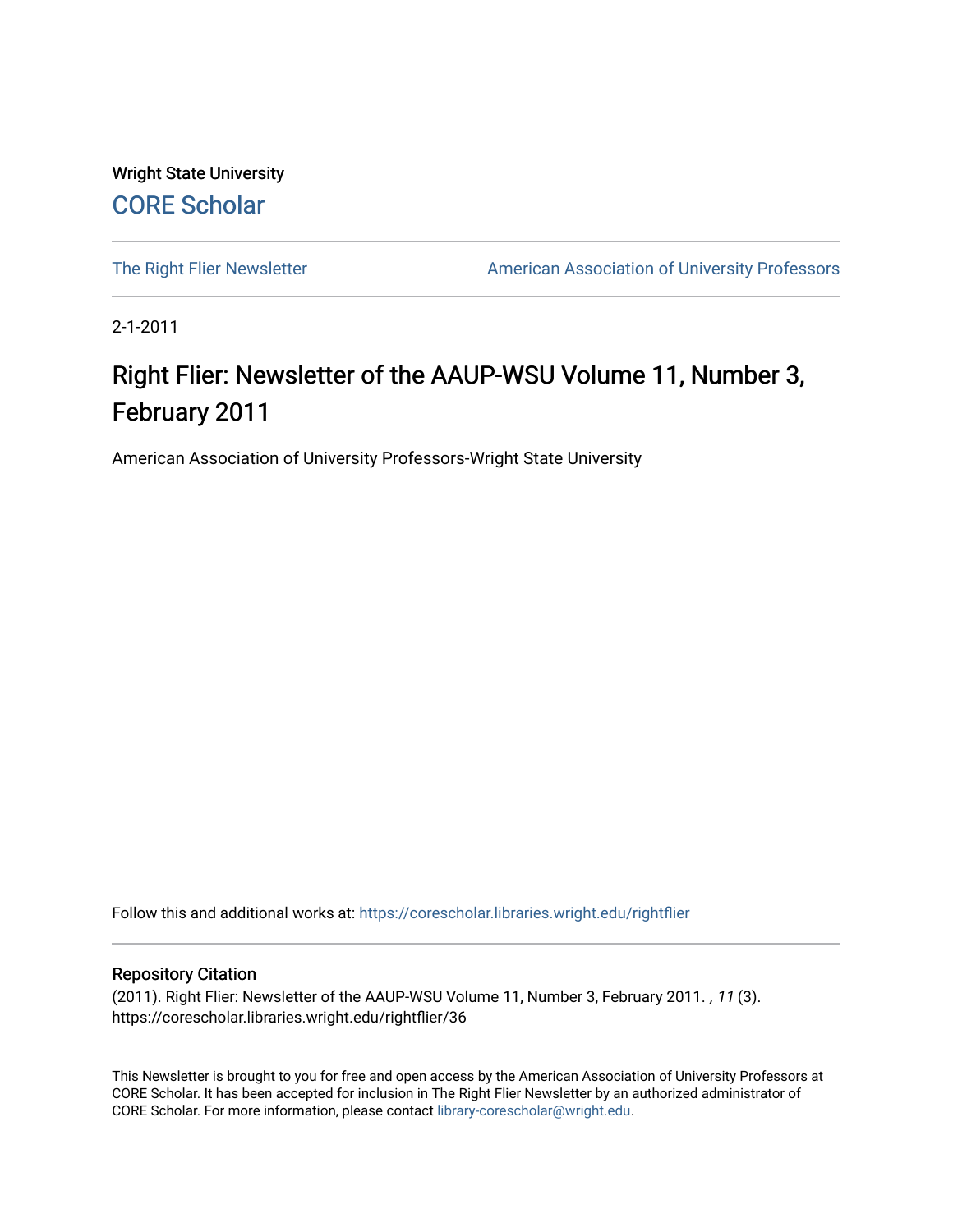February 2011

Editor: Martin Kich

#### Table of Contents

Which Side Are 1-6 You On?

Rudy Fichtenbaum

#### OCAAUP Collective Bargaining "Defense Kit"

| <b>Talking Points</b>                      | 6-8       |
|--------------------------------------------|-----------|
| Sample Letter #1                           | $8-9$     |
| Sample Letter #2                           | $9 - 10$  |
| Sample Letter #3                           | 10        |
| Sample Letter #3<br><b>Shorter Version</b> | 10-11     |
| Sample Op-Ed<br>Piece                      | $11 - 12$ |

# **The Right Flier**

Volume 11, Number3

# **President's Message**

This special issue of the Wright Flier is devoted entirely to one burning issue: the greatest threat to AAUP-WSU's existence over its twelve-year history, Ohio Senate Bill 5. This newsletter has urged all of us to action many times over the years, but never has such action been more needed than it is now. Please take the time to read through the following articles and contact your state representatives and senators directly (we even offer sample letters), urging them to vote against this disingenuous and destructive piece of legislation.

Barry Milligan, President, AAUP-WSU

# **Which Side Are You On?**

### By Rudy Fichtenbaum,

### Chief Negotiator, AAUP-WSU

Sen. Shannon Jones (R-Springboro) has introduced SB 5, a bill to eliminate collective bargaining for public employees. Section 1 of the bill reads: "It is the General Assembly's intent that sections of the Revised Code be amended, enacted, or repealed to prohibit the state and state employees and state institutions of higher education and their employees from collectively bargaining, to abolish salary schedules for public employees and instead require merit pay, and to make various other changes to the Collective Bargaining Law."

(continued

# **Newsletter of the AAUP-WSU**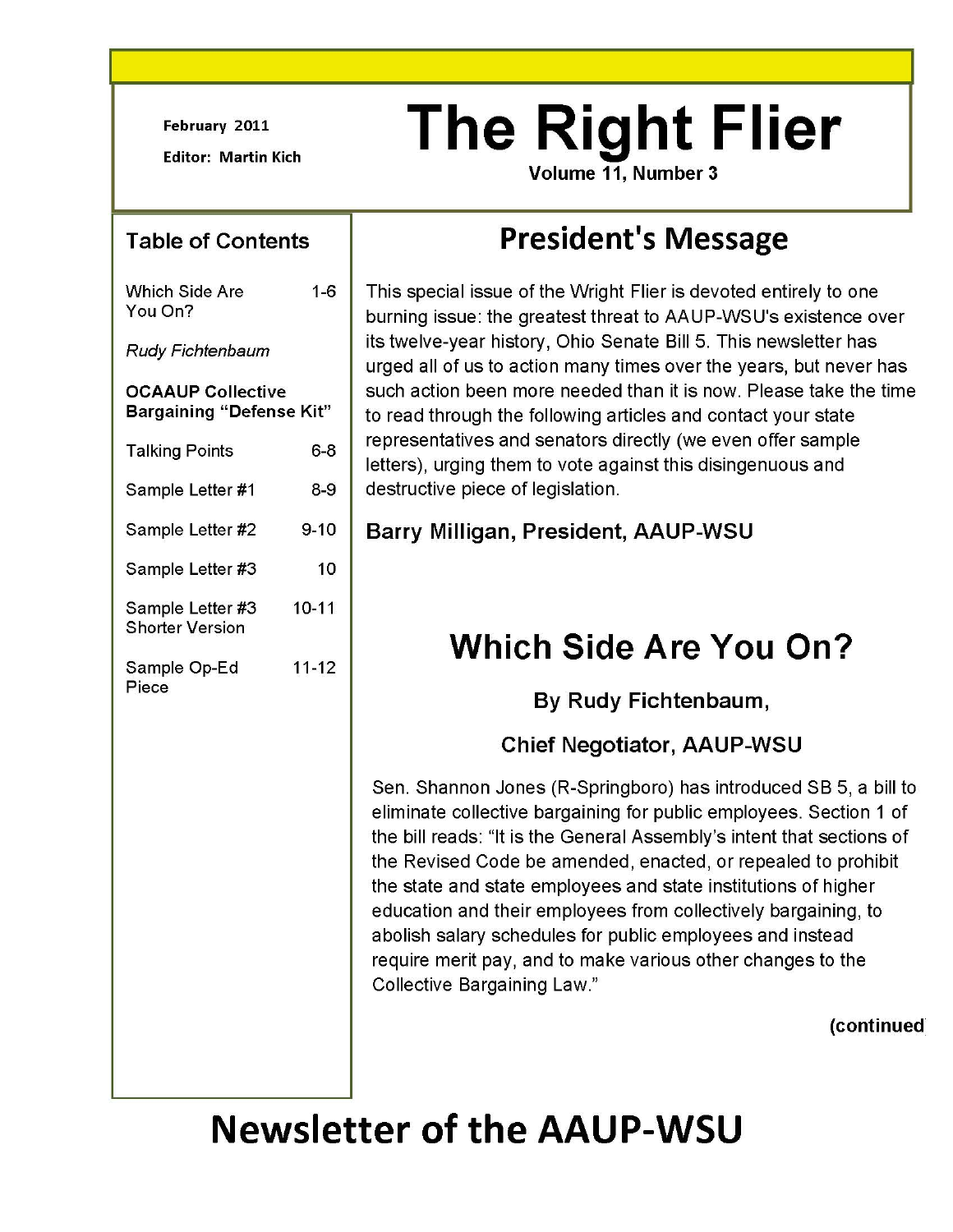We are now in our  $12^{th}$  year of collective bargaining for faculty at Wright State University. Before we had collective bargaining:

- We did not have minimum salaries
- We did not have domestic partner benefits
- We did not have paid parental leave
- We did not have 100% coverage for preventive dental services
- We had to pay for dental sealants for children under the age of 16
- We did not have vision insurance
- We did not have adoption assistance
- We had to pay to have access to the fitness center
- We did not have objective criteria for promotion and tenure
- We did not have objective measures for annual evaluation
- Developmental leaves were scarce
- Workload assignment was subjective
- We did not have the means to address cronyism.

I will add that as we have won all of these improved benefits, the Administration has extended many of these benefits to all benefiteligible employees at the University, so not only has our bargaining unit benefited from collective bargaining but, in fact, all benefit-eligible employees have benefited from our collective bargaining agreements.

#### **Salary Impact**

Before we had collective bargaining, our salaries, by rank, were near the bottom in the state and we paid more than the average in the state for our health benefits. Two years ago, we received an average raise of 3% and last year and this year we received average raises of 5%. Today our salaries rank second in the state by rank and what we pay for our health benefits is about average for the state universities in Ohio.

Can I prove that we would not have had an average raise of 5% without a union? No! But I can tell you this, before we received our raises in 2009, the President and the Provost met with some members of the AAUP-WSU and asked if we would give up the raises we had negotiated. Of course we said no, pointing out to the President that the University had the money to pay us the raises we bargained for in good faith.

Without a union and a CBA we would be in the same position as other employees at Wright State -- getting a 2% raise on the first \$50,000 of our salary effective in January 2010 followed by a 2% raise in the fall of 2010. For most faculty the 2% raise on the first \$50,000 of salary would have been even less than 1% for the year because the average salary for bargaining unit faculty today at Wright State is over \$88,000 per year.

Most of you were not working at the University before we had collective bargaining. Before I was the Chief Negotiator for the AAUP-WSU, I served two terms as Faculty President. Before we had a CBA the Senate Budget Committee would meet and make a recommendation that faculty and staff be given a raise and generally that recommendation was ignored. The Administration did whatever they wanted, including making changes in our health benefits without consulting us. In other words, we were involved in "collective begging" instead of collective bargaining. With collective bargaining, we have eliminated the unilateral prerogative of Administrations and the Board of Trustees to impose their priorities on the faculty. Without a union, we were the residual claimants at the University: we got the leftovers, after Administrations and the Board of Trustees pursued their "strategic initiatives. "

Most of you were not around the last time we had a severe state budget crisis. At that time, without a union, we had at least one year with a zero raise and two more years of raises that were two percent across the board, with one percent delayed until January. In other words, without a union, we were in the same position that non-represented faculty and staff are in right now.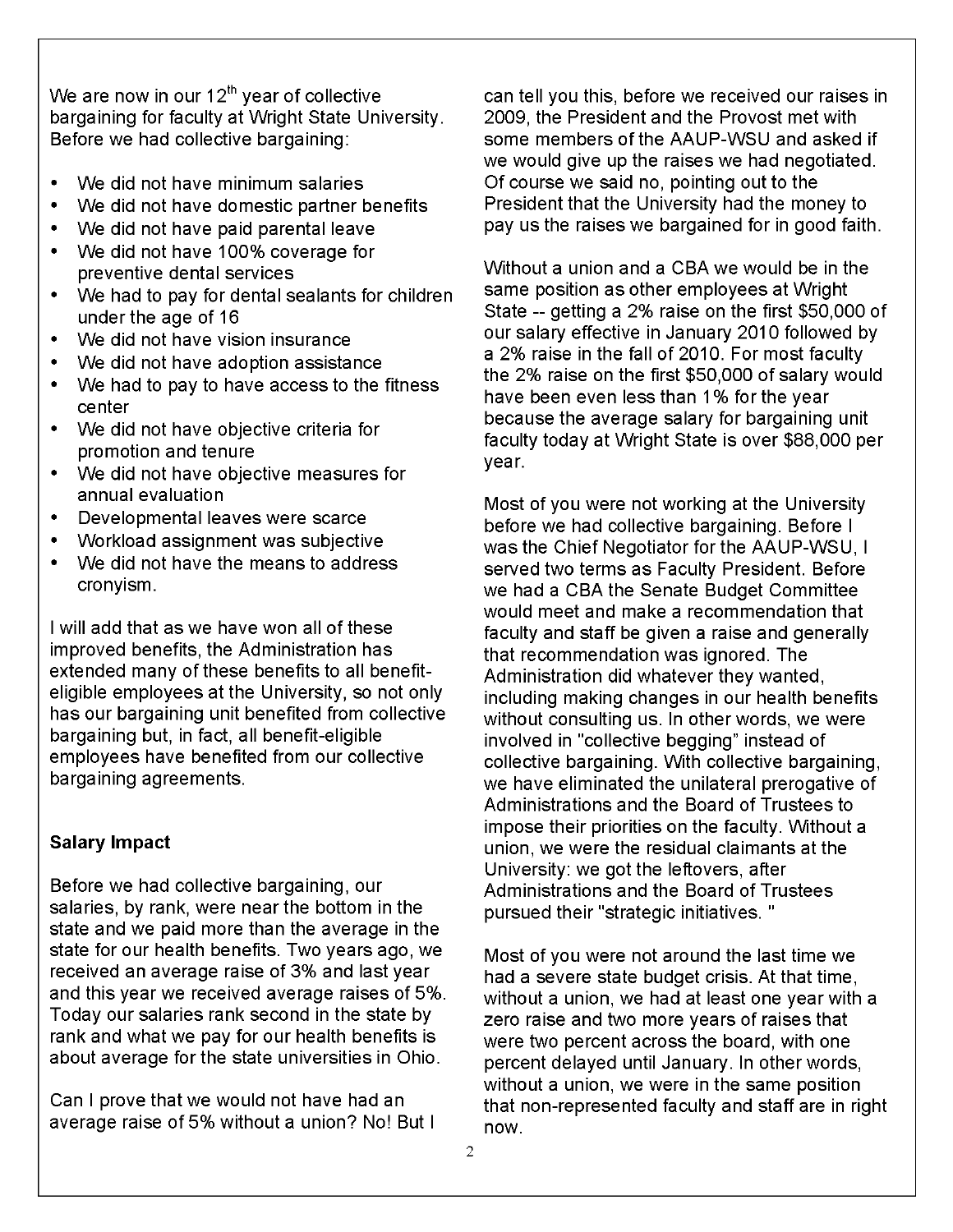#### **Benefits Impact**

In our 2005-2008 CBA, we held the line on health care costs. Although there was a nominal increase in premiums, every bargaining unit faculty member received a \$470 salary increase above and beyond the salary increases called for elsewhere in Article 23 to offset the increase in premiums. As a result, we have finally brought our health care premiums down to the average level among the state universities.

In the negotiations for the current CBA the Administration wanted to impose an HSA qualified health plan as our low cost plan, which would have dramatically increased the cost of our PPO, our most popular health plan. With the overwhelming support of our members, we rejected this proposal and limited increases in health care premiums. Judging by the very small number of bargaining unit faculty who have selected the HSA qualified health plan, it is safe to say that most faculty do not think it is a good option for them and their families, and yet without a union the Administration would have almost certainly imposed this plan on the faculty, making it the low cost plan, and this would have resulted in huge increases in premiums for the PPO and the HMO, making them unaffordable for a large number of faculty.

#### **Faculty Growth Impact**

As one of the conditions for settling our 2005 2008 negotiations, our union obtained a pledge from the President, in the form of a letter that he wrote to the Provost and the Deans, stating his intent to increase substantially the number of tenure-track faculty at the University. As a result, the University hired a significant number of tenure-track faculty and our bargaining unit went from 407 to about 460. We believe that having enough tenure-track faculty members is essential to giving our students a high-quality education and expanding the research capacity of the University. Improving the quality of our University enhances our reputation and makes the degrees our students earn more valuable. Of course, now we have seen that the Administration appears to be reneging on that promise by failing to replace most of the 24 bargaining unit faculty members who retired last year after taking the retirement incentive. So while we have a record number of students, we have fewer bargaining unit faculty, and those remaining bargaining unit faculty are working harder, bearing most of the burden of converting our curriculum to semesters.

#### **Annual Evaluation Impact**

The achievements of our union have not been only in the level of compensation but also in the processes used to distribute compensation. In the bad old days (when the state was not in a budget crisis), the university gave each college a fixed percentage of base salaries of faculty and staff to distribute in the college. Deans regularly gave department chairs in the some colleges larger average raises than those received by faculty in the college. In addition, the deans would regularly skim off the top as much as 1% of the salary pool for "super merit" to reward faculty for "special contributions," like being the dean's best friend. The raises, when there were raises, were 1 00% "merit" although there were no criteria for receiving these raises and there was no relationship, in many cases, between the annual evaluations faculty members received from their department chairs and their "merit raises."

Many of us believe that our current "merit" system is broken. In the past two rounds of negotiations, our union has proposed changes that we believe would better reward people for performance, but in each case the Administration has rejected our proposals, instead opting to keep the status quo. Despite the shortcomings of our current "merit" system, at least it prevents chairs and deans from rewarding their friends and punishing their enemies. Again most of you were hired after we had collective bargaining; so you have not experienced firsthand a system in which chairs relied totally on one number in student evaluations of teaching to evaluate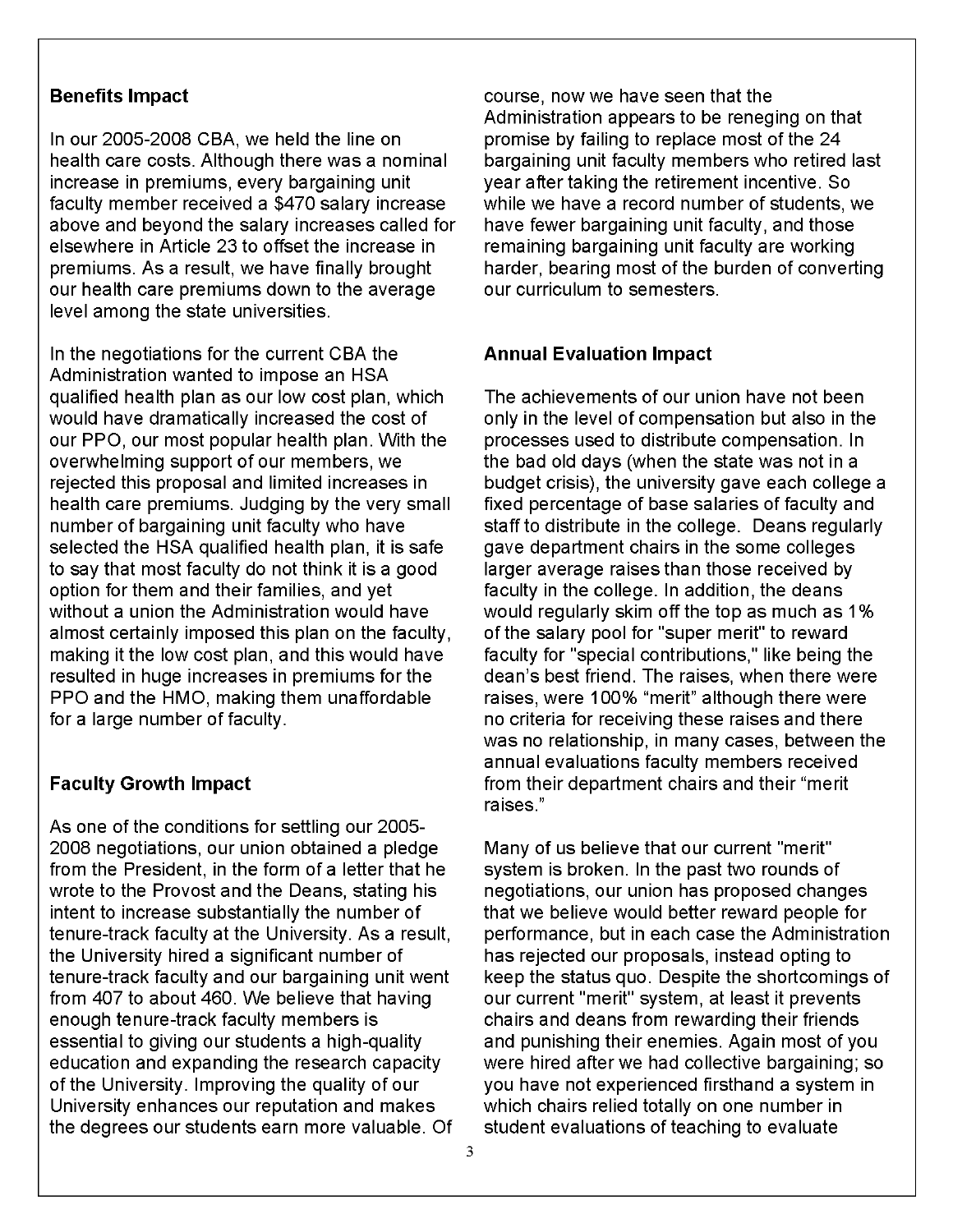teaching. You also have not observed raises being given to faculty that had no relationship to performance. Did this happen in all cases? No; there were some chairs who were fair, but there were also many who were not.

#### **P&T Evaluation Impact**

Before we had collective bargaining, there were no criteria for promotion and tenure. Some faculty thought that having criteria would lead to just bean counting and that everyone would get tenure. The reality is that before we had a CBA, almost no one was ever turned down for tenure. Before the CBA, the only way to get turned down for tenure in most cases was to have a mediocre record of scholarship and get on the wrong side of your dean. Is our system perfect? No! Can we make it better? Yes! Is it better than the corrupt patronage system that prevailed before our CBA? Yes! The point is that because we have bylaws, we, the faculty, can make changes to the criteria for promotion and tenure, as long as they are approved by deans and the Faculty Governance Committee (FGC). And oppositely the deans cannot make unilateral changes to the criteria for promotion and tenure without the approval of the majority of bargaining unit faculty in a department. The CBA gives us that right.

Before the CBA, no one knew what he or she needed to do to get promoted to the rank of professor. In many cases, you had to be invited to be a "member of the club." In many cases "the club" was a "good old boy network." Associate professors were beholden to the whims of professors and deans. Before we had collective bargaining, in at least one college with a significant number of women faculty, no woman had ever been promoted to the rank of professor.

#### **Developmental Leave Impact**

We have improved the process for the granting of Professional Development Leaves by establishing criteria and allocating all of the quarters available to the colleges. Before this

change, a faulty member could receive only one quarter of POL from his or her college at 1 00% pay. Faculty who received one quarter from their college could then compete university-wide for supplemental leave. Faculty on the University Promotion and Tenure Committee used to vote to allocate supplemental leave; so we had Business faculty making judgments about proposals from Art and Music faculty and Science faculty making judgments about proposals from Business faculty, all without any written criteria. Our CBA has changed that system.

So clearly one of the benefits of collective bargaining is that we have made the processes of annual evaluation, promotion and tenure, and the awarding of professional development leaves fairer and more transparent.

#### **Workload Impact**

Without a union, we would not have a negotiated workload policy and if any of you doubt that in the absence of a union you would have the teaching loads negotiated in our workload policy, you need only look at the proposals put forward by the Administration. A number of deans proposed 3-3 teaching loads. While there are a few of us left who remember teaching 3-3-3, the overwhelming majority of you were hired with the understanding that your teaching load would be either 3-2-2 or 2-2-2. Moving from a 3-2-2 or 2-2 2 under quarters to 3-3 under semesters would have been a substantial increase in faculty teaching loads and would have been a step in the wrong direction. At the Lake Campus, the Administration wanted bargaining unit faculty to have the same teaching load as our instructors and lecturers on the main campus, despite the fact that almost all of them have Ph.D.s and must be engaged in scholarship to earn tenure and promotion. Without a union, you would get whatever teaching load the dean wanted to give you. With a union, we have had a major say about what happens to our teaching loads when we move to a semester system. In fact, I would invite you to ask your colleagues around the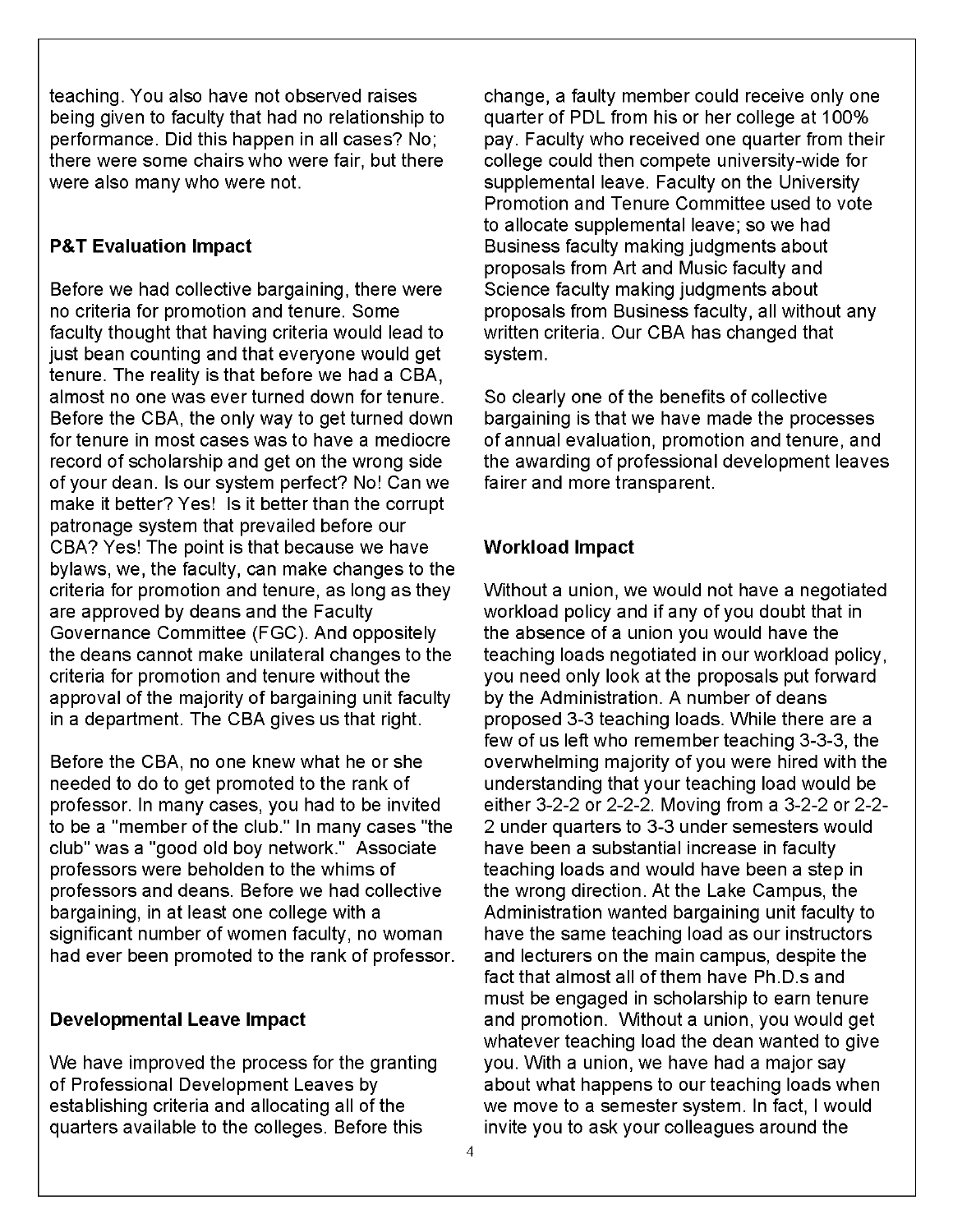state who are on semesters or are converting to semesters about their teaching loads. In most cases, I think you will find that our teaching loads are more than competitive.

#### **A Rationale and a Call for Action**

Now Senator Jones wants to make it illegal for faculty to have unions. In fact, it is likely that this bill will be partially folded into the budget bill, presumably under the guise that getting rid of unions will lower the cost of higher education. Of course, we know the truth--that it is not faculty salaries that are driving up costs, nor is it the number of tenured and tenure-track faculty. In Ohio, salaries for professorial faculty account for only 14% of operating expenses at state universities and only 24% of total spending on compensation.

According to a recent report put out by the Goldwater Institute, ""Enrollment at America's leading universities has been increasing dramatically, rising nearly 15 percent between 1993 and 2007. But unlike almost every other growing industry, higher education has not become more efficient. Instead, universities now have more administrative employees and spend more on Administration to educate each student. In short, universities are suffering from 'administrative bloat,' expanding the resources devoted to Administration significantly faster than spending on instruction, research and service." The Delta Cost Project similarly concludes that the main reason for the rising cost of higher education is the growth of administrative spending. In trying to debunk the view seemingly held by most Republicans, the Delta Cost Project asserts that it is a myth to equate faculty productivity with institutional productivity and assume that "all costs in higher education are driven by faculty workload and compensation. It's not true: spending on faculty is a minority of total spending in most institutions, a proportion that has been declining in all sectors for the last two decades." The Delta Cost Project concludes: "the share of educational spending dedicated to classroom instruction declined at all types of

institutions from 2002 to 2006. By contrast, spending on academic support, student services, Administration, and maintenance increased as a share of total educational costs over the same period."

Normally, I am sure that Senator Jones, like our new Governor, extolls the virtues of the free market. Apparently it has escaped them that there is a growing gap between salaries at public universities in the U.S. and salaries at private universities. This means that, ultimately, it will be difficult to attract and retain the best and the brightest faculty at state universities. Of all the groups on campus, it is the faculty who fight for academic quality to insure that money is spent on improving the educational experience of students rather than on rock climbing walls and intercollegiate athletics. If the Republicans in the legislature wanted to save taxpayer money, they could prohibit the use of tuition and state appropriations for use in intercollegiate athletics at state universities. To put things in perspective, only one university, Ohio State University has an intercollegiate athletic program that receives no money from student fees and receives no institutional support. The remaining nine schools in Ohio listed in USA Today spent a total of \$107.6 million in student fees and institutional support to subsidize their intercollegiate athletic programs in FY 2009. Those same nine schools according to Grapevine received \$936 million in state appropriations in FY 2009. So without the subsidies, either the state could cut its appropriation to those schools by 11 .5% or it could reduce students' tuition by 11.5%.

What Senate Bill 5 would do, if passed, is take away a basic right that should be guaranteed to any employee in a free society: the right to hold an election among a group of employees to decide by a majority vote to be represented by a union. The fact that we are public employees does not mean that we should have fewer rights than other Americans. Human Rights Watch in a report Unfair Advantage: Worker's Freedom of Association in the United States Under International Human Rights Standards points out that for many workers in the U.S. if they "attempt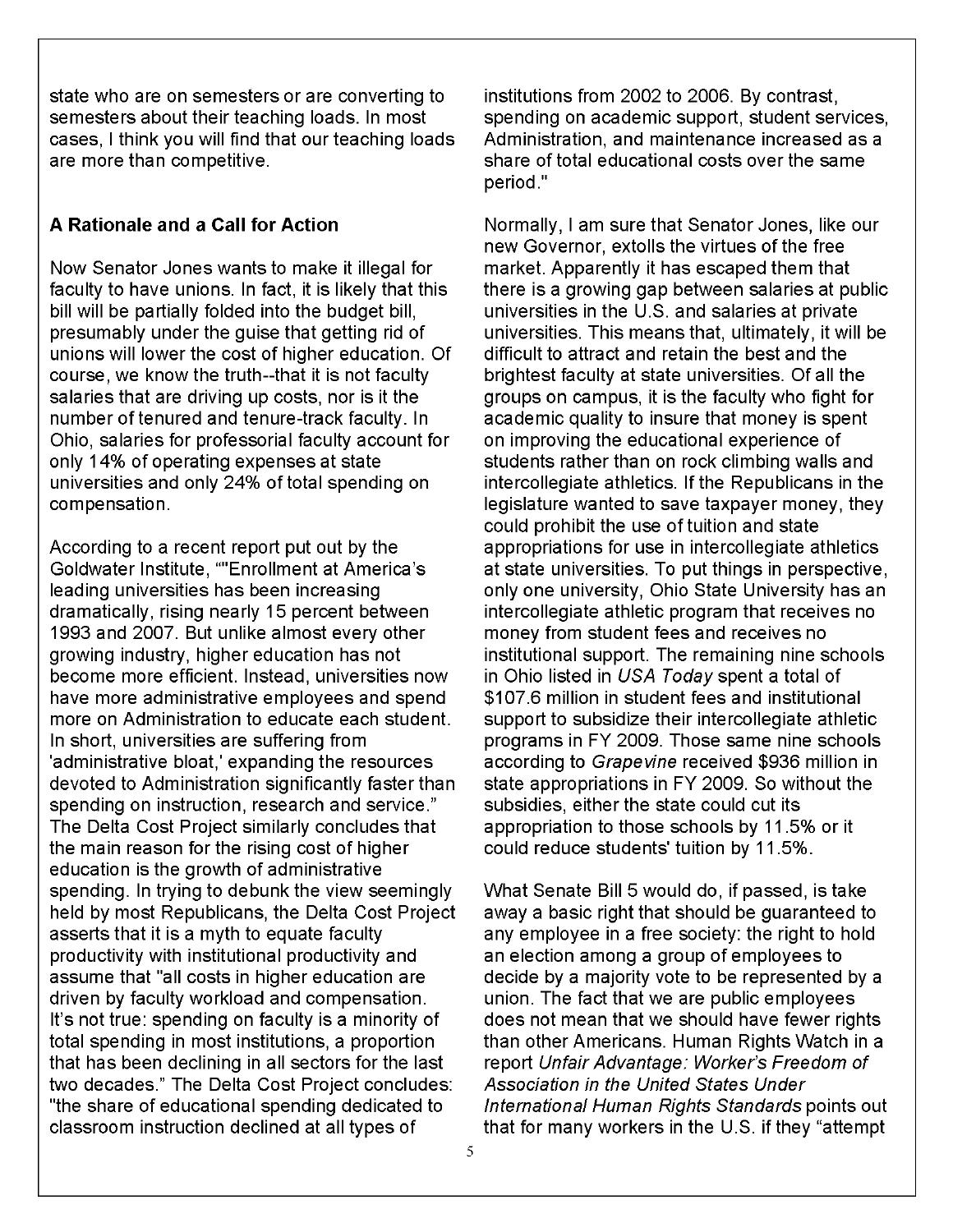to form and join a union, or exercise any freedom of association even without the intent of forming a union, they can be summarily threatened, intimidated, or fired with impunity by their employer because of their exclusion from coverage by the NLRA [National Labor Relations Act]." Human Right's Watch notes that faculty at private universities, because of a Supreme Court decision, do not have the right to form a union. State employees are also excluded from coverage by the NLRA and it is up to each state to enact its own enabling legislation to give public employees in their state the same rights that the employees in all other advanced democracies enjoy.

Senator Jones's bill is a misguided attempt to deprive public employees of their basic human rights. It is un-American. It is a bill that will not save the taxpayers or our students one dime. Reducing faculty salaries at public universities in Ohio will make our institutions less competitive, reducing the quality of education available to Ohioans. As a result, our students will be ill prepared as citizens in a democratic society. Being less competitive will also impair our ability to attract top-notch scholars to our institutions. Without a high-quality system of higher education, our students will be unprepared for the jobs of the future, and employers who are looking for skilled workers will look elsewhere, costing Ohio jobs.

In the past, AAUP-WSU has shied away from politics. Senate Bill 5, however, seeks to institute policy that will negatively impact faculty recruiting, retention, and productivity in Ohio's public universities. We can no longer afford to sit on the sidelines. Senate Bill 5 threatens our very existence as an organization and threatens to undermine the quality of education at Wright State University in particular and in Ohio generally. The AAUP-WSU calls on all of its members and supporters at the University to talk with your colleagues, your students, and your friends and to urge them to call their state representatives and state senators and demand that they vote no on Senate Bill 5.

# **Talking Points on the Value of Public-sector Unions**

Public-sector Unions Do Not Increase State Budget Shortfalls.

From Policy Matters Ohio- for the 2011 fiscal year:

- 16.5% Budget Deficit in the 9 states banning collective bargaining by all state/local public employees.
- 16.2% Budget Deficit for 15 states allowing collective bargaining for all public employees.
- 16.6% Budget Deficit among the 42 states allowing some or all collective bargaining by public employees..
- 17.6% Budget Deficit for the 31 states that allow only state workers to collectively bargain

Public Employees Are Not Overpaid.

From the Center for Economic Policy Research comparing public sector and private sector wages:

- The compensation differences amount to a "wage penalty" for public-sector workers.
- State and local government workers make 4% less on average than similar privatesector workers.
- Looking at gender: women in the public sector make 2% less and men make 6% less than private-sector equivalents.
- Looking at type of work: a middle-wage earner makes approximately 4% less in the public sector and high-wage workers make about 11% less than private-sector equivalents.
	- $\circ$  On average, public-sector workers are paid 3.7% less than similarly situated, fulltime private-sector employees.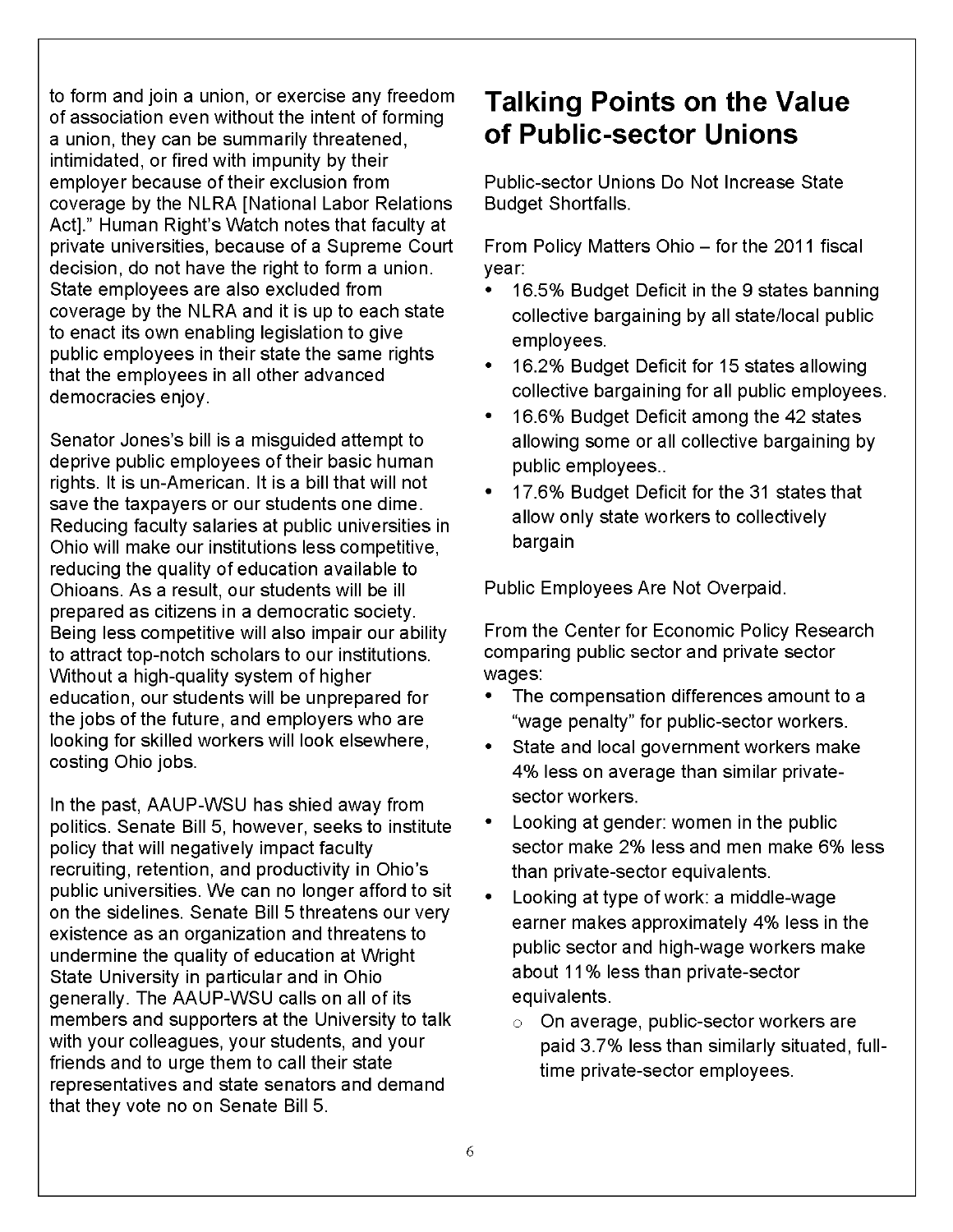- The comparison is closer for local public employees (1.8%) than it is for state workers (7.6%).
- $\circ$  State and local governments pay a higher percentage of employee compensation in the form of benefits (34.1 %), as opposed to the private sector (26.1-33.1 %). The forms of benefits vary between the two sectors:
	- Health insurance: 11.2% of public-sector compensation; 6.3-8.3% of privatesector compensation.
	- Retirement benefits: 8.1% of publicsector compensation; 2.8-4.8% of private-sector compensation.
- Differing pay levels between the public and private sector are affected by education differences amongst the workforce:
	- $\circ$  54% of full-time state and public workers earned at least a four-year college degree; only 35% of private-sector workers have the same.

Arbitration is an effective part of public-sector collective bargaining

- Twenty-five have laws encouraging publicsector employers and unions to voluntarily negotiate collective bargaining agreements, with the possibility of an arbitrated settlement as a fallback when they are unable to resolve disputes on their own.
- In most states, arbitration is compulsory for police or firefighters (where one side can initiate the process without the agreement of the other side, or where a third party can initiate the process), while it's voluntary for other types of public employees.
- There is general acceptance of the laws by employers, employees, and citizens. In response to problems that have arisen with these statutes, legislators have merely amended the laws rather than fully repealing them.
- States with voluntary or compulsive arbitration include: AK, CT, DE, DC, HI, IL, IN, lA, ME, MA, Ml, MN, MT, NE, NV, NH, NJ, NM, NY, OH, OK, OR, PA, Rl, TX, VT.
- The passage of an arbitration law has little to no effect on wages or benefits. For instance, a 2001 study of police officer salaries from 32 states and the District of Columbia found that there was no statistically significant evidence that the presence of an arbitration statute systematically affects wages.
- Wage increases and contract terms resulting from arbitration tend to be very similar to those won through voluntary negotiations. Arbitrators are normally bound to base their decisions on factors outlined in the law, such as the comparability of wages with similar jobs in the region, and the public employer's ability to pay.
- It's more the threat of arbitration, not the actual use of the procedure, which encourages parties to voluntarily settle.
- Arbitration has significantly reduced the number of public-sector strikes.
- Arbitrators tend to be conservative and shy away from imposing any innovations in an award.
- Innovations thus must be developed through mutual agreement by both sides. What is clear from this body of research is that arbitration reduces labor strife, encourages productive collective bargaining, and levels the playing field for public employees-all with a minimal fiscal impact on the state and local governments.
- The data do not suggest that arbitration has done great mischief to the democratic process or put an undue strain on the public coffers.
- The vast majority of contracts in these jurisdictions are settled voluntarily.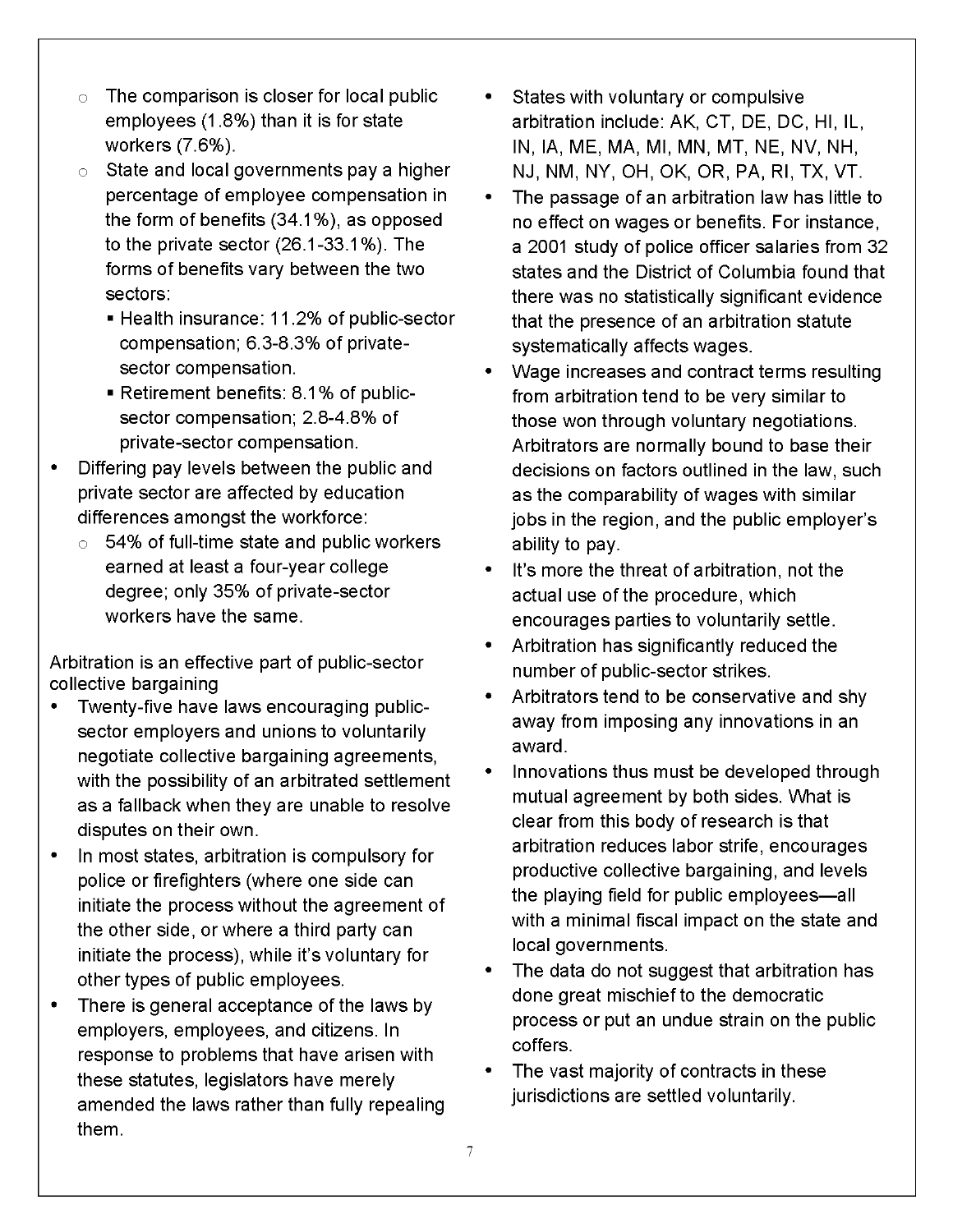• Studies indicate that the number of voluntary settlements has increased from the time the laws were enacted.

From New Research Counters Arguments for "Right-To-Work" Laws- Erin Johansson and Michael Wasser December 2010:

The 1947 passage of the Taft-Hartley amendments to the National Labor Relations Act allowed states to make it illegal for employers and unions to bargain agreements stipulating that all employees represented by a union had to pay dues. Without these agreements, unions are required to represent and negotiate on behalf of all the employees they represent, regardless of whether they choose to pay dues or decide to be "free riders."

Since 1947, twenty-two states have passed RTWiaws.

RTW laws don't generate jobs, economic growth

- Proponents of RTW laws claim that they enable a more business-friendly environment and lead to economic growth for states and their residents.
- Yet recent studies rebut claims of economic growth and instead find that laws suppress wages. Comparing RTW states with non-RTW states:
	- $\circ$  Has no impact on economic growth
	- $\circ$  Has no influence on employment
	- $\circ$  Has no influence on business capital formation (the ratio of firm 'births' to the number of firms)
	- $\circ$  Is correlated with a decrease in wages
	- $\circ$  Average real state GDP growth rate of RTW states is not significantly different than non-RTW states.
	- $\circ$  From a state's economic standpoint, being right-to-work yields little or no gain in employment and real economic growth."
	- $\circ$  Controlling for geographic factors, studies find RTW legislation is associated with

only a slight increase in manufacturing employment, along with a decrease in employment in agriculture, fishing, mining and some service industries.

- RTW laws lead to declines in workplace representation and wages
- RTW laws do lead to declines in union representation.
- Workers living in RTW states earn 6.5% less than comparable workers living in non-RTW states.
- Workers living in a RTW state on the border of a non-RTW state enjoy higher wages.
- Our economy is dependent on consumer spending, and when workers don't have money in their pockets to spend, our economy suffers.
- According to recent remarks by Federal Reserve Chairmen Ben Bernanke, rising wages spur consumer spending and would "help sustain growth" in the economy.
- Yet if more states enact RTW legislation, research indicates that rather than generating more jobs, legislators risk depressing wages and impeding this economic recovery.

# **Sample Letter #1 to Your Legislator**

Dear Senator/Representative X:

My name is XXX. I am a longtime voter in your district, a professor at X University, and a member of the Ohio Conference of the American Association of University Professors (AAUP). I am writing to you today regarding Senate Bill 5, legislation that would eliminate collective bargaining rights for all public employees in the State of Ohio.

Proponents of this bill believe that abolishing collective bargaining will help to reduce our state's budget deficit and make Ohio more competitive economically. However, there is no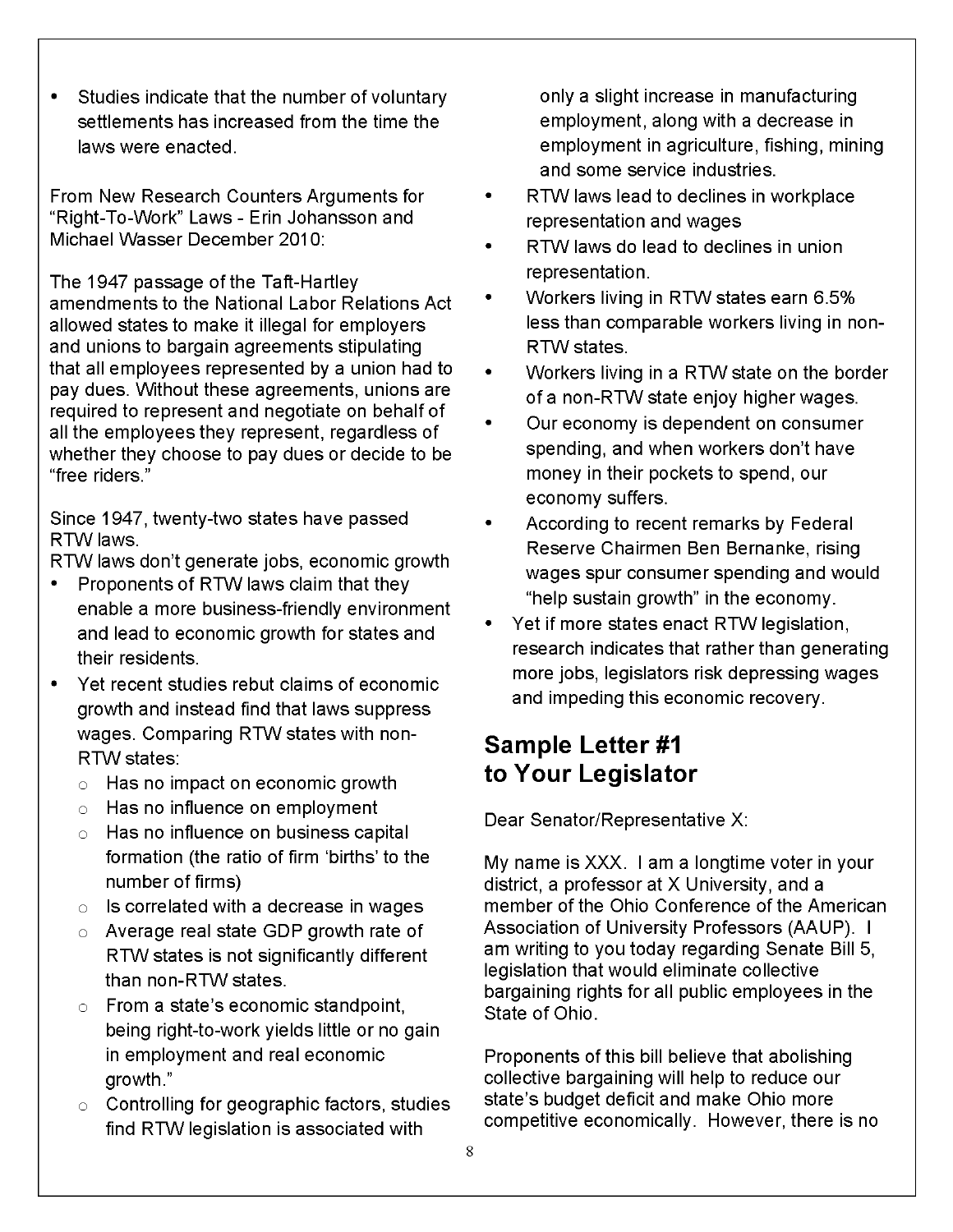evidence to suggest this is true. Studies show that states without collective bargaining are in no better of a financial position than Ohio. In fact, these states have a slightly higher average budget deficit in the current fiscal year. On the other hand, public employee unions have provided a hedge against generally falling income levels for all citizens. This translates into advantages for all of Ohio. Families with wage earners represented by a union will pay more in taxes to the state and can better afford to participate in the economy. Both are reasons to maintain collective bargaining, not remove it. Former U.S. Senator and Ohio Governor George Voinovich, who opposed the institution of binding arbitration for public-sector bargaining units, has in retrospect called that legislation one of the great, unexpected successes achieved by his administration. It dramatically reduced the number of strikes disrupting public services, and the wage increases awarded through binding arbitration have not substantially differed from those formerly achieved through strikes. Ohio needs innovative leadership that will encourage economic growth, not the failed logic of placing blame for our difficulties at the feet of police officers, firefighters, teachers, and state and local office workers - all working people who have democratically chosen to be represented by collective bargaining.

There are more viable, long-term budget solutions that have proven to effectively save taxpayer dollars without jeopardizing the wellbeing of any citizen, such as streamlining, consolidating, and regionalizing government services. In addition, it is time to seriously examine Ohio's largest expense, Medicaid, and rid it of the waste, fraud, and gaming that continues to plague the system.

Like you, I take Ohio's budget and economic woes very seriously; however, eliminating collective bargaining for public employees is not a solution. I hope you will provide the kind of real leadership our district and state expects,

reject SB 5, and enact the lasting reforms Ohio needs to succeed.

Sincerely, Dave Citizen Your Town

# **Sample Letter #2 to Your Legislator**

Dear State Rep. XXX

My name is XXX and I am a longtime voter in your district. As you are aware, the Ohio State House will be considering the legislative agenda that includes, as an effort to reduce our state's budget deficit, measures to abrogate bargaining rights for Ohio's public employees. I am referring to proposals currently found in the placeholder Senate Bill 5. I have grave concerns that these actions will not be in the best interests of our citizens, will do nothing to reduce the state's deficit, and may actually prove to be counterproductive to the intention of proponents of the bill.

I am reminded that Senator Voinovich, former governor of Ohio, once held negative sentiments regarding public-sector employee unions, but now refers to ORC 4117 as one of the great, unexpected successes achieved by his administration. No doubt he is basing his opinion on the dramatic reduction of strikes and interruptions for public services, and the evenhandedness with which contracts are negotiated. Studies show that consistently both sides are served well by the relationships they enter into in a collective bargaining environment. Certainly you and your colleagues in the legislature do not enjoy being demonized by your critics. It is a safe bet that nurses, police officers, teachers, fire fighters, state office workers and college professors have the same sensibilities. If the legislature could think for a moment about the human capital involved in the debates to come, and the richness of the services we all enjoy because of their labor, you might come to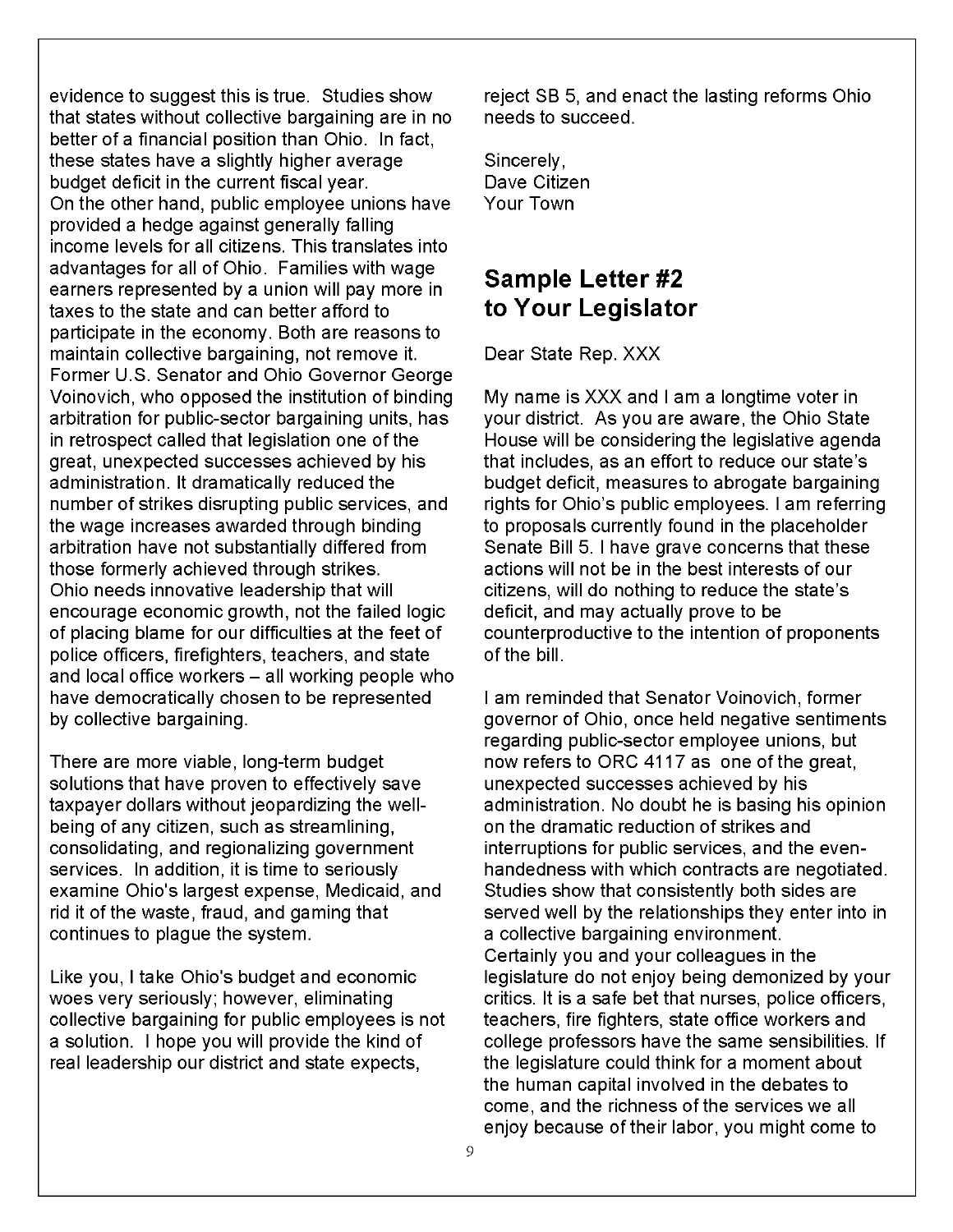a less aversive strategy for re-energizing the economy.

Indeed, at this time of unprecedented budget reductions, the real value of the public-sector employees at the state and local levels is realized by their efforts to insure our safety, keep us healthy, provide a variety of social comforts to those who have no safety net, and educate generation after generation of young citizens so that they can productively take their place in society as adults. These are proud Ohioans who simply want a seat at the table when it comes to fairly and democratically charting their future.

I hope the legislature can see through the rhetoric on both sides of this issue, and move on to real solutions for our state's financial difficulties. While there is a difficult course ahead to chart, the one route that we know will fail to heal our economy, reduce the credibility of state government, and further contribute to rancorous debate is to simply remove hard-won rights of our state's union members.

Sincerely, Sara Citizen Your Town

### **Sample Letter #3 to the Editor of Your Newspaper**

To the Editor- Daily News

When the economy falters, some politicians rush to blame the unions. This has happened here in Ohio and around the country. The governor and various state legislators have proposed eliminating or radically changing the state's collective bargaining law. Their arguments are that binding arbitration for negotiations is too costly, that public employees make too much money, and that public employee unions have caused the deficit. None of this is true.

According to the State Employment Relations Board, a very small portion of contract disputes go to arbitration (only 20 instances in the last five years), with decisions favoring employers and employees equally. And if one wants to insure that arbitrators come only from Ohio, this is easy for state government officials to mandate without gutting the collective bargaining law.

As for the state budget deficit, it must be pointed out that states without public employee unionization have deficits similar to Ohio's. It is the recession that has caused the deficit to balloon, not public employee compensation. Research shows that public employees are not overpaid  $-$  that they make slightly less than private employees with the same experience and education. Furthermore, a much higher percentage of public employees have college degrees.

Finally, the state collective bargaining law reduces strikes. Before the law, there were about sixty strikes per year. During the last decade, there were only four per year. The facts tell us that collective bargaining works and nothing about ORC 4117 needs fixing because nothing in it is broken. If Ohio legislators value the contributions of nurses, firefighters, police officers, teachers, and other public employees, I hope they can get the facts straight and not attack workers who, in some cases, risk their lives for us. Fiddling with Ohio's collective bargaining law will not fix the budget deficit.

Your Name Your City, Ohio

# **Sample Letter #3 to the Editor of Your Newspaper Shorter Version**

To the Editor- Daily News

When the economy falters, some politicians rush to blame the unions. This has happened here in Ohio and around the country. The governor and various state legislators have proposed eliminating or radically changing the state's collective bargaining law. Their arguments are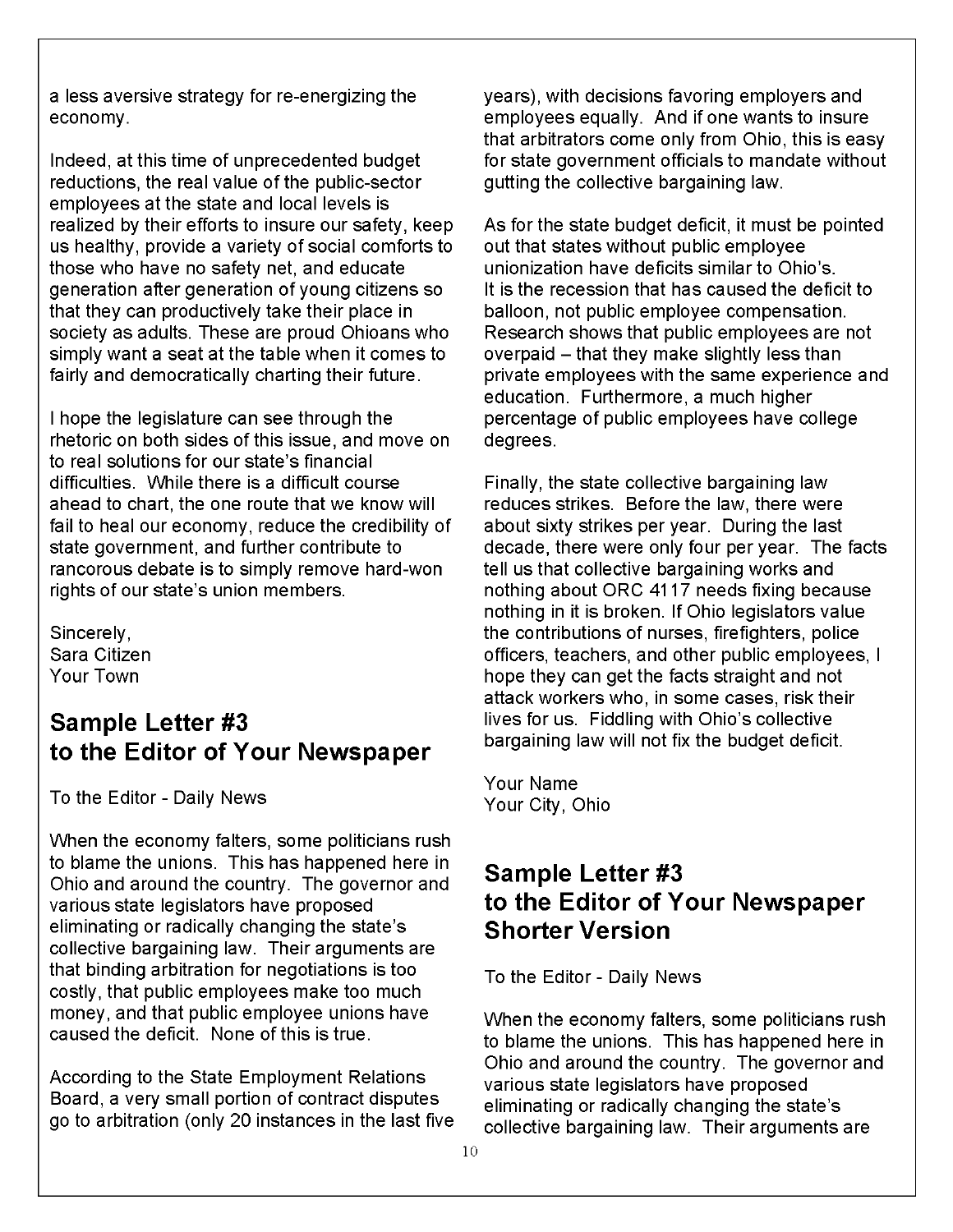that binding arbitration for negotiations is too costly, that public employees make too much money, and that public employee unions have caused the deficit. None of this is true.

According to the State Employment Relations Board, only 2% of negotiations go to arbitration, with decisions favoring employers and employees equally. And if one wants to insure that arbitrators come only from Ohio, this is easy to mandate. As for the state budget deficit, it must be pointed out that states without public employee unionization have deficits similar to Ohio's. It is the recession that has caused the deficit to balloon, not public employee compensation. Research shows that public employees make slightly less that private employees with the same experience and education. Furthermore, a much higher percentage of public employees have college degrees.

Finally, the state collective bargaining law reduces strikes. Before the law, there were about sixty strikes per year. During the last decade, there were only four per year. What is broken here?

If Ohio legislators value the contributions of nurses, firefighters, police officers, teachers, and other public employees, they should get the facts straight and not attack workers who, in some cases, risk their lives for us. Fiddling with Ohio's collective bargaining law will not fix the budget deficit.

Dave Reader Uniontown, Ohio

# **Sample OpEd Submission to Local Newspapers**

**The Facts on Collective Bargaining and Ohio's Budget Crisis** 

To the Editor

When the economy falters, politicians rush to blame the unions. That has happened here in Ohio and around the country. The Governor and various state legislators have proposed eliminating or radically changing the state's collective bargaining law. Their arguments are that binding arbitration for negotiations is too costly and sends money to arbitrators out of state, and they imply that unionized state employees are the cause of the budget deficit.

Governor John Kasich likes unions that "make things," but adamantly dislikes public-sector collective bargaining. On solving labor disputes, he's on the record: "When there's a labor dispute, they bring somebody in from Kokomo, Ind., he comes into Ohio, he imposes a settlement on our cities, he goes back to Kokomo, and we pay the bill. Our local governments don't want that. It drives up the cost." (Columbus Dispatch Sunday, January 23, 2011)

If this is a problem, changing the collective bargaining law isn't the needed repair. The governors' office, through the State Employee Relations Board, assigns arbitrators when labor disputes arise. Stopping the flow of money out of the state is as simple as assigning Ohio firms to labor dispute cases that arise. It must be noted, however, that since the establishment of ORC 4117 in the early 1980's, the vast majority of the hundreds of contract negotiations have been concluded without having to arbitrate a solution, and fewer than 2% since 2008 have gone to outof-state arbitrators.

In this same news report, State Senator Shannon Jones, author of SB 5, said, regarding arbitration: "some cities and counties capitulate to union demands rather than take a chance on an arbitrator who could rule against them. That drives up the overall cost of labor." It sounds like cities/counties are doing the driving to me. The facts, which are available to city and county negotiators, tell a much different story. In those